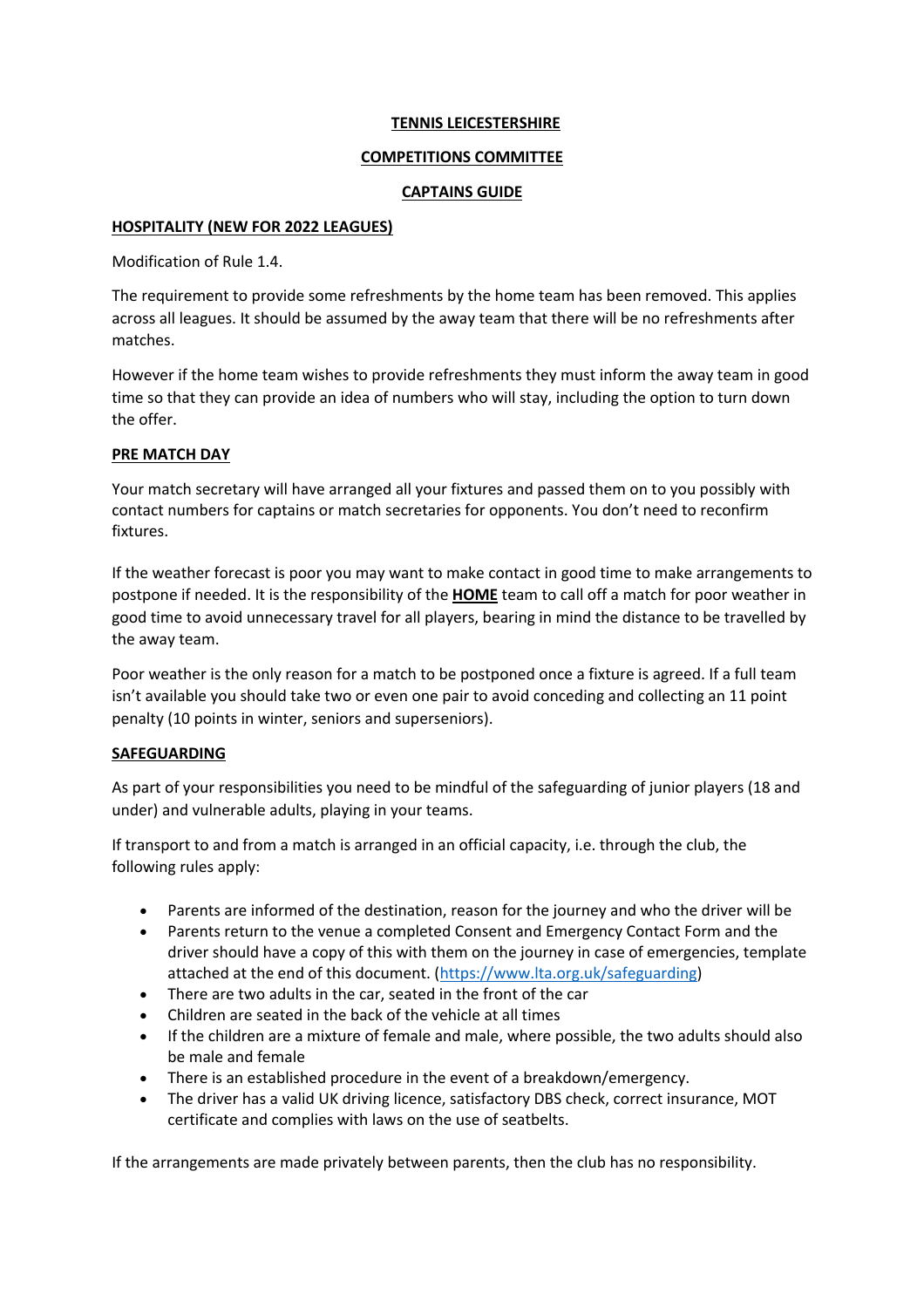Good practice would be for all team captains to be DBS checked as a volunteer, current cost is £8 https://www.lta.org.uk/about-us/safeguarding-protection/criminal-record-checks/dbs-overview/

### **USE OF SOCIAL MEDIA**

If captains are using WhatsApp or other social media platforms to arrange matches, the parents of juniors involved must be invited to join the WhatsApp group. The captain, or the person who created the group, has overall responsibility for the content of the messages and anyone posting inappropriate comments must be removed from the group and their comments deleted.

If match reports with photographs are posted on the club's web page or on social media, permission must be given by the parent and only the first name of the junior should be used.

### **MATCH DAY**

- 1. Both teams should arrive in good time before the agreed start time.
- 2. Complete the scorecard with player names and BTM numbers (spellings of names should be checked for accuracy and the same as on the player database).
- 3. Before the start of the match the home captain should advise the visiting captain of any time the lights go out or any other restriction on the playing time of the match so appropriate adjustments can be made.
- 4. It is the responsibility of the home team to ensure the courts are prepared for the match;
	- Swept if necessary
	- Nets correctly adjusted
	- Scoreboards prepared (where available)
	- New balls are available
- 5. The home captain should allocate courts for the first round of matches and supply the match balls (away team stay on same courts throughout).
- 6. The warm up should be between the pairs playing the first round and should be no more than 5 minutes. The match should start at the agreed time after the warm ups. See rule 2.7 for what to do if there is a late start.
- 7. At the end of each round it is recommended that scores are entered on the scorecard with all players present to avoid mistakes.
- 8. The second and third rounds should be played as soon as possible after the conclusion of the previous round and any further warm up kept to a minimum and not more than 5 minutes.
- 9. If play is suspended after a match has started because of bad weather the two captains need to decide on whether play can resume and whether sets need to be shortened (last round only) or if play is to be abandoned. If two rounds have been completed (summer league) scores need to be recorded as the match will need to be played to a finish. This also applies if a match can't be completed because of a lack of light (natural or artificial). The home club has the final responsibility on deciding the safety of the playing surface but should bear in mind their potential liability as a club in the event of accident or injury to any participant.
- 10. At the end of the match both captains should agree the scores are correct before signing the scorecard. It is advisable that both teams keep a copy of the scorecard in case of any dispute.
- 11. The home club has responsibility for the behaviour of any spectators who should not interfere in the match at any time or comment on line calls or the score or any other matter that is the responsibility of the players on court. See Code of Conduct on separate sheet.

#### **POST MATCH**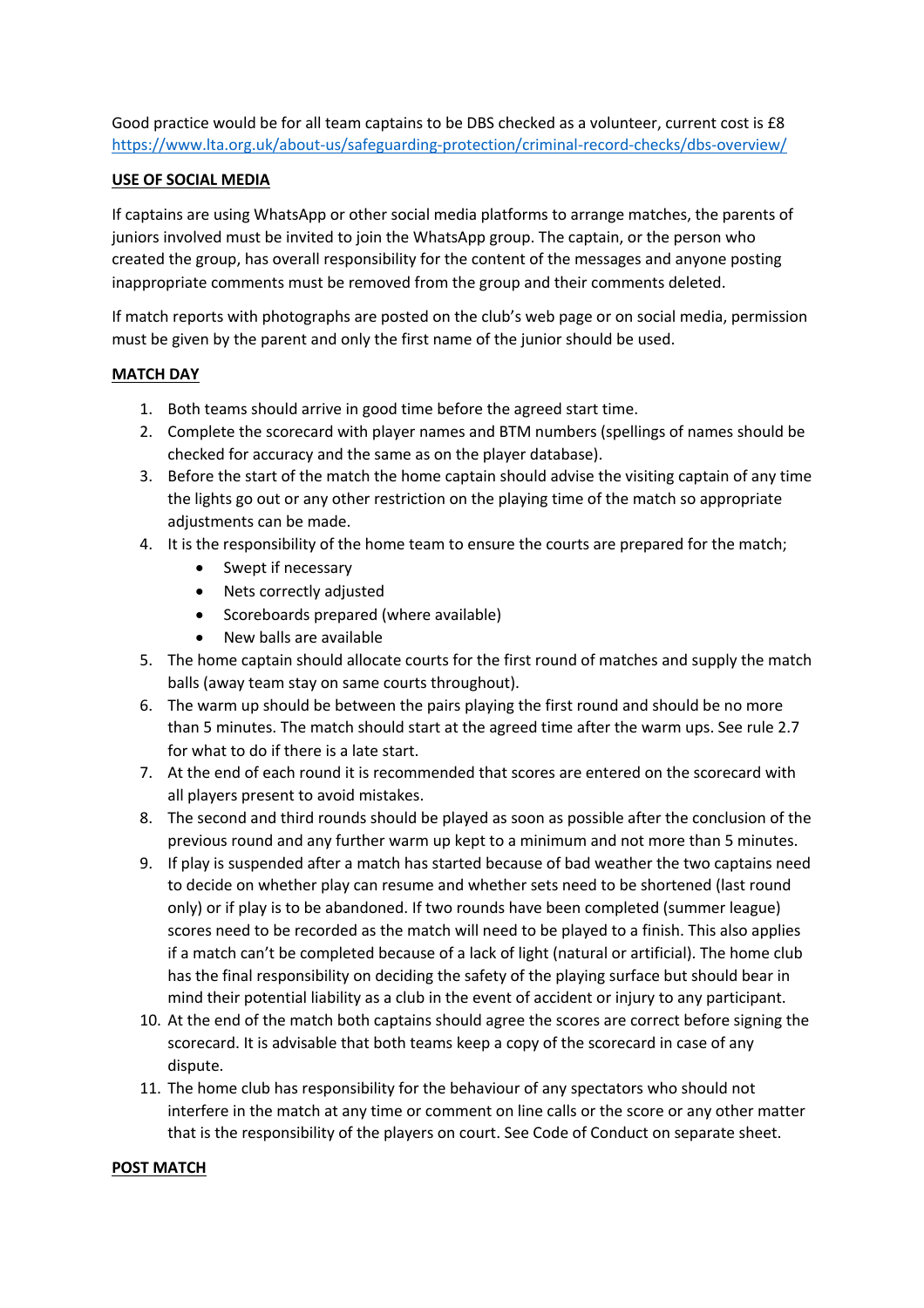Complete the scorecard, collect match fees from your players if required etc. Complete the online result entry within 7 days of the match (or you get locked out and point penalties accrue).

# **CODE OF CONDUCT**

Tennis Leicestershire wholly adopts the LTA Fair Play Policy which should be displayed by all clubs.

Fair Play is an essential value in tennis. We are committed to ensuring that tennis is played in a fair, open and inclusive nature at all levels.

Just as relevant in a fun game with friends as it is in a Grand Slam or major tennis tournament, Fair Play includes:

- Good sportsmanship, honesty and respect whether you win or lose
- Learning to challenge yourself and improve social skills
- Taking responsibility for your actions, calling scores and lines clearly and fairly even if it costs you the point
- Learning and following the rules and being a role model to younger people
- Enjoyment of the sport

It is important for everyone to uphold Fair Play both on and off court whether it be players, parents, coaches, officials or volunteers.

In addition Tennis Leicestershire expects clubs, and match captains, to ensure that all spectators (including players in the match) do not comment or in any other way become involved in events on a match court and are mindful of their safeguarding responsibilities to juniors who may be spectating or playing. This includes (but is not exhaustive);

- Commenting on line calls made by players on court.
- Attempting to correct calls.
- Attempting to correct scores (unless asked by the players on court)
- Correcting the application of the rules of tennis (unless asked by the players on court).

Before any matter is escalated to the Competitions Committee for comment it would be expected that this matter has been previously attempted to be resolved amicably by the respective captains or club officials prior to referral and that this has been documented for review.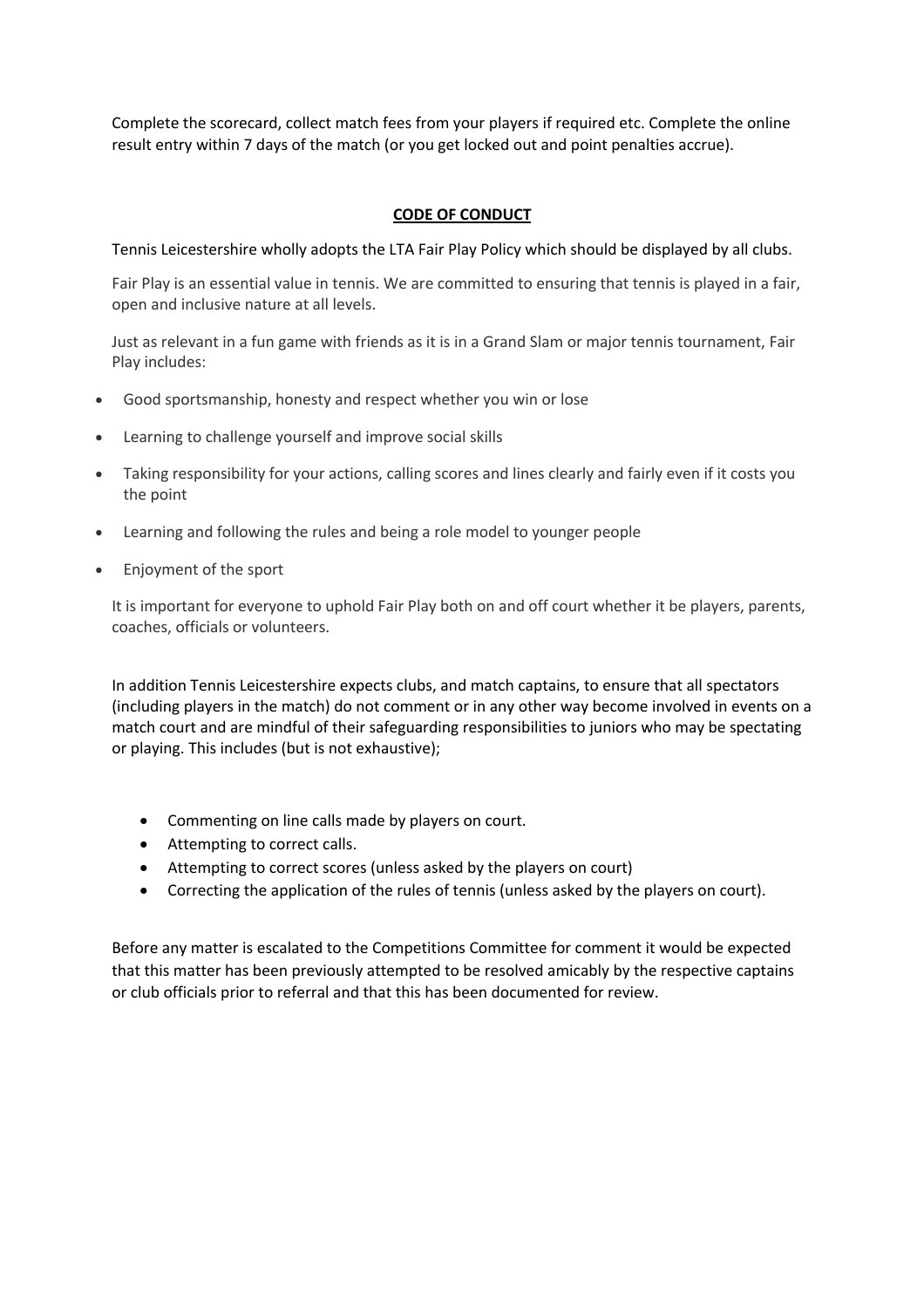# **Consent and Emergency Contact Form**

### **Your details (if U18 must be the parent/carer)**

| Name:            |                   |        |
|------------------|-------------------|--------|
| Address:         |                   |        |
| Contact details: | Phone:<br>Mobile: | Email: |

#### **Details of the child / adult (if different)**

| Name:                                                    |                   |        |
|----------------------------------------------------------|-------------------|--------|
| Date of birth:                                           |                   |        |
| Address (if different from the<br>parent/carer):         |                   |        |
| Contact details (if different from<br>the parent/carer): | Phone:<br>Mobile: | Email: |

### **Details of the event/trip the child / adult will be attending**

# **Activities**

| I give permission for the child / adult to:                   |     |    |
|---------------------------------------------------------------|-----|----|
| Be involved in photography and/or filming.                    | Yes | No |
| Travel by any form of public transport or in a motor vehicle. |     | No |
| Other (please detail)                                         | Yes | N٥ |

# **Child / Adult Medical/Disability History**

| Does the child /adult have:                                                               |     |    |
|-------------------------------------------------------------------------------------------|-----|----|
| Any health needs (e.g. diabetes, asthma, epilepsy, allergies) that we should be aware of? | Yes | No |
| Any access needs?                                                                         | Yes | No |